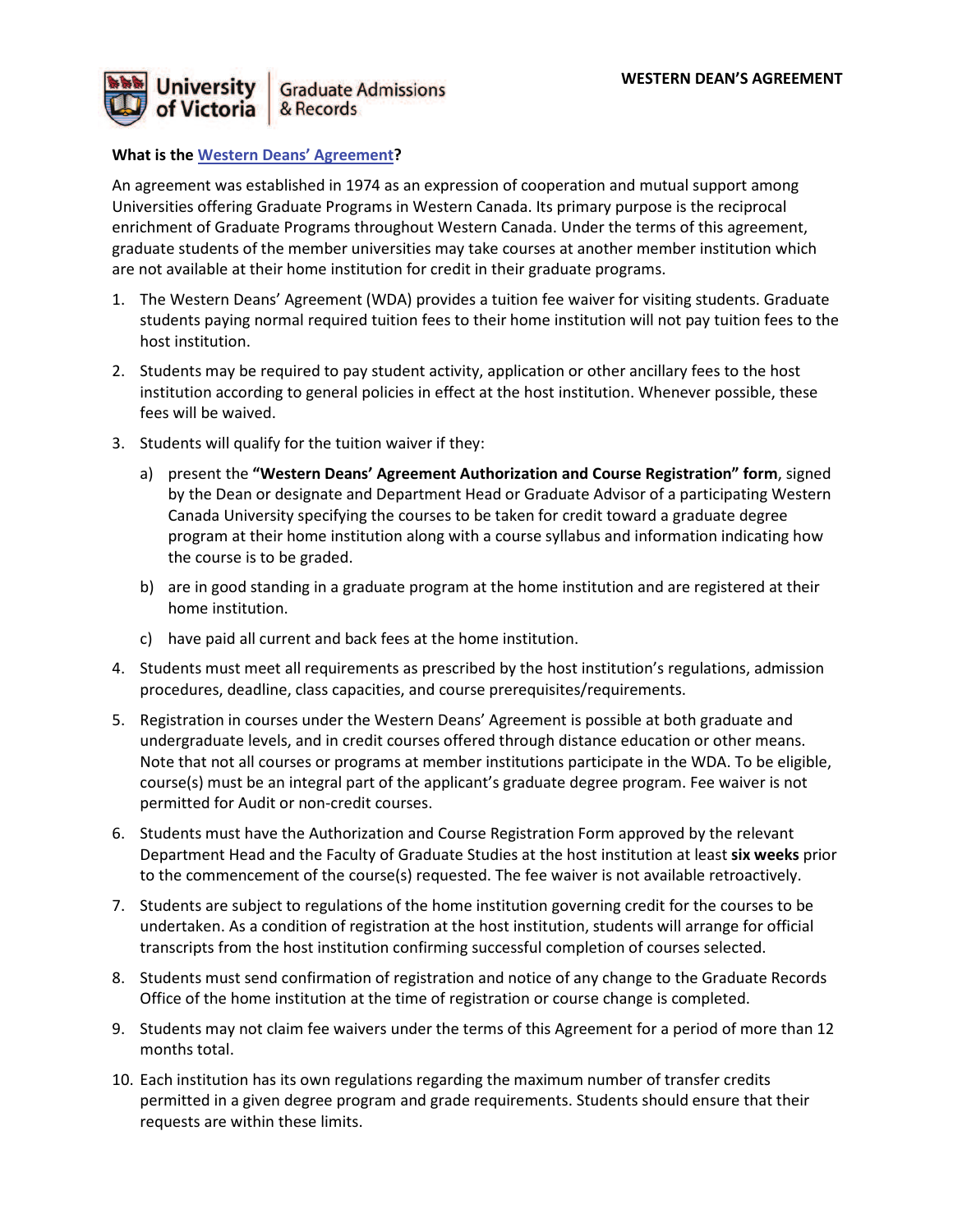#### **What Do I Have To Do?**

Students currently registered in a **graduate program at UVic** who wish to undertake studies at another university for transfer credit toward their graduate degree at this university, must complete a WDA authorization and course registration form, specifying the host institution, the exact courses and their unit values. The form must be supported with the signature from the supervisor of their committee. The form must then be returned to Graduate Admissions and Records (GARO) for the Director's approval along with a course syllabus and information indicating the grading of the course. If approval is given, the form will be sent directly to the host institution for their approvals. *The proposed host institution is not obligated to accept the request.* 

Each host institution may have different requirements and limitations on the WDA. Contact the potential host institution for details as soon as you receive verbal approval from your supervisor.

Students who are **attending other universities** covered under the WDA who wish to attend UVic must submit a completed WDA authorization form specifying their proposed courses (and sections, if known). Incomplete forms will be returned to the student for completion before a decision on admission is made. UVic does not require completion of a regular application for admission and will waive the usual application fee.

Once the WDA form is received in GARO with the appropriate signatures from the student's home department and home graduate office, it will be forwarded to the department in which the course is offered, for approval. *The proposed host department is not obligated to accept the applicant.* When returned to this office, it is given to the Director of GARO for final approval. You will receive a letter indicating the outcome of your request. You will be registered in the course(s) upon approval. If you change your mind about attending, you must notify GARO by the normal course drop deadlines.

#### **How Long Does The Process Take?**

Students are encouraged to begin the process at least eight weeks (and preferably 12 weeks) prior to the start of classes at the host institution. Students must have the WDA form approved by the relevant Department Head and the Faculty of Graduate Studies at the host institution at least six weeks prior to the commencement of the course(s) requested. Late registration fees may be assessed for forms received after this date. The tuition fee waiver is generally not available after the course has begun.

#### **Is Transfer Credit Guaranteed?**

Students are subject to regulations of the home institution governing credit for the course(s) to be undertaken. As a condition of registering at the host institution, students must arrange for official transcripts from the host institution to be sent to the home institution confirming successful completion of courses selected.

Each university has its own regulations regarding the maximum number of transfer credits permitted in a given degree program. Students should ensure that their requests are within these limits.

Students must send confirmation of registration and notice of any change to the Graduate Records Office of the home institution at the time registration or course change is completed.

Students may not claim fee waivers under the terms of the WDA for a period of more than 12 months total.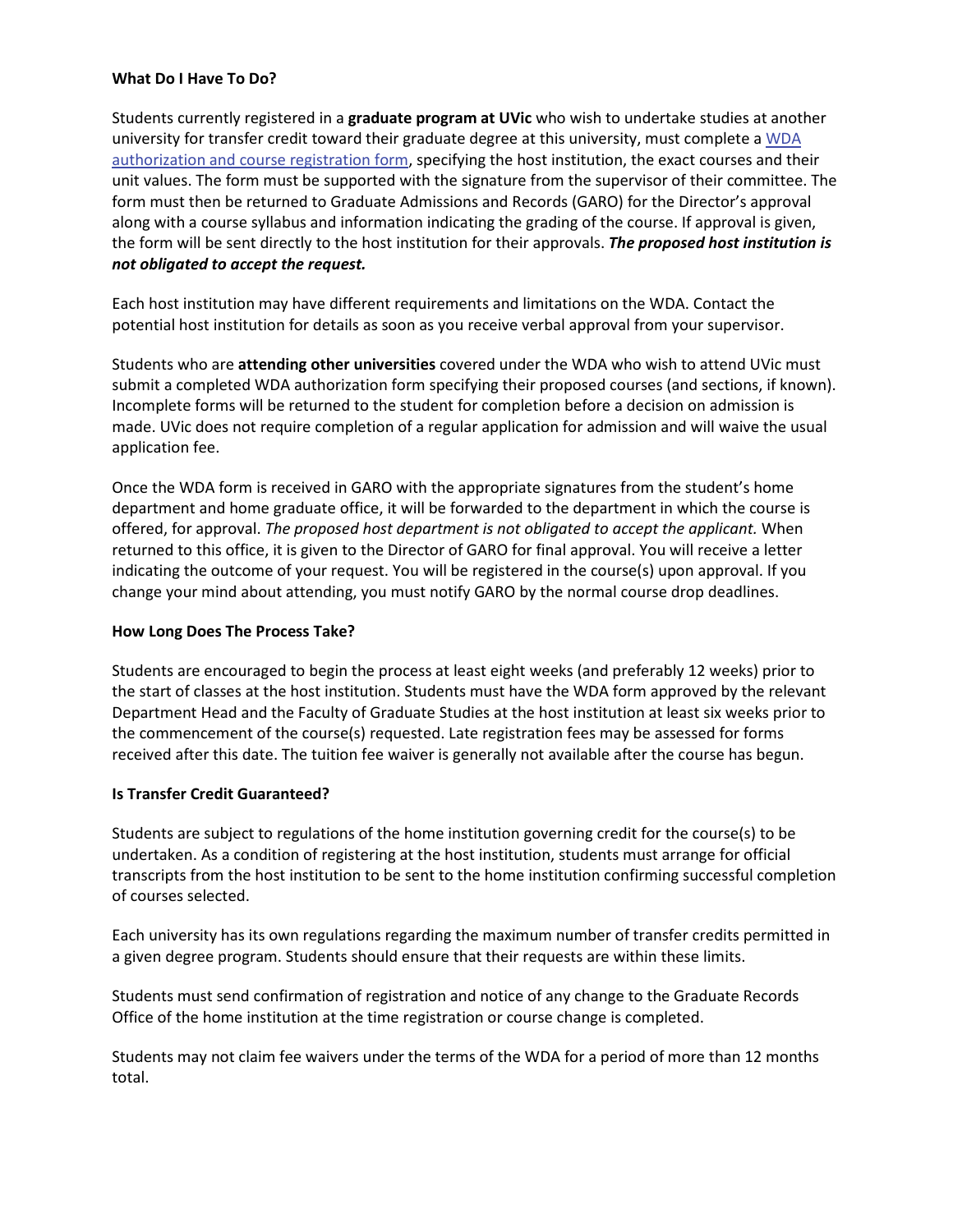## **What If I Wish To Take A Course At Another University For Interest Or In A Course Or Program That Is Not Participating In The WDA?**

With the support of your supervisor, you may enrol at another university under a "Letter of Permission". Your supervisor must submit a letter to the Graduate Admissions and Records Office recommending that you take the course. The letter should provide course details and whether or not the course should be included in your program. There will be no tuition waiver. UVic students must maintain registered or temporarily withdrawn status at UVic while attending elsewhere on a Letter of Permission.

## **What Universities Are Involved?**

The following universities participate in the WDA:

- University of Alberta
- Athabasca University
- Brandon University
- University of British Columbia
- British Columbia Institute of Technology
- University of Calgary
- Concordia University College of Alberta
- University of Lethbridge
- University of Manitoba
- University of Northern British Columbia
- University of Saskatchewan
- Simon Fraser University
- University of Regina
- Royal Roads University
- Thompson Rivers University
- University of Victoria
- University of Winnipeg